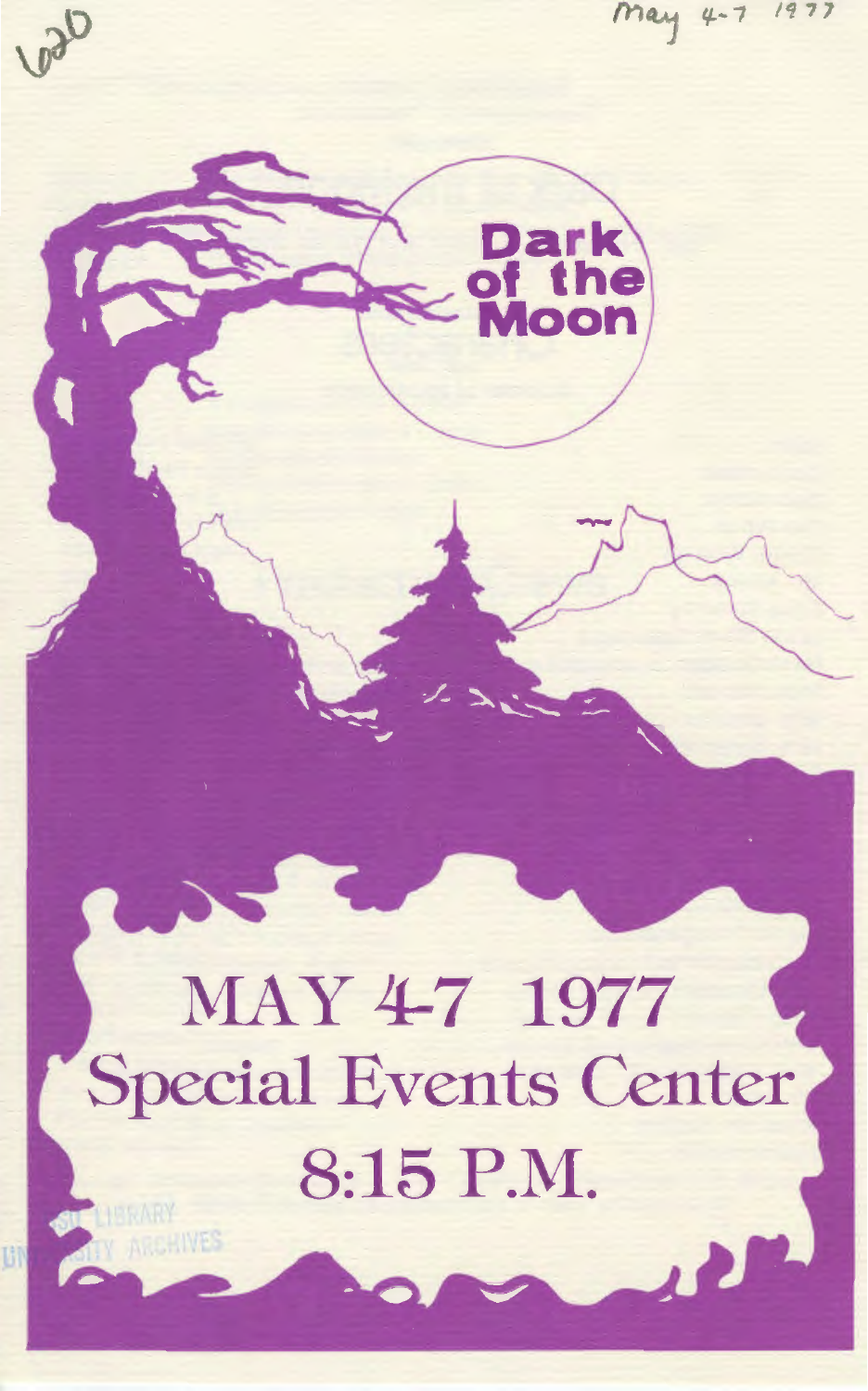Boise State University Department of Theatre Arts presents

## **Dark of the Moon**

by: Howard Richardson and William Berney\*

## **Characters**

(In order of appearance)

\*Produced by special permission of Samuel French, Inc.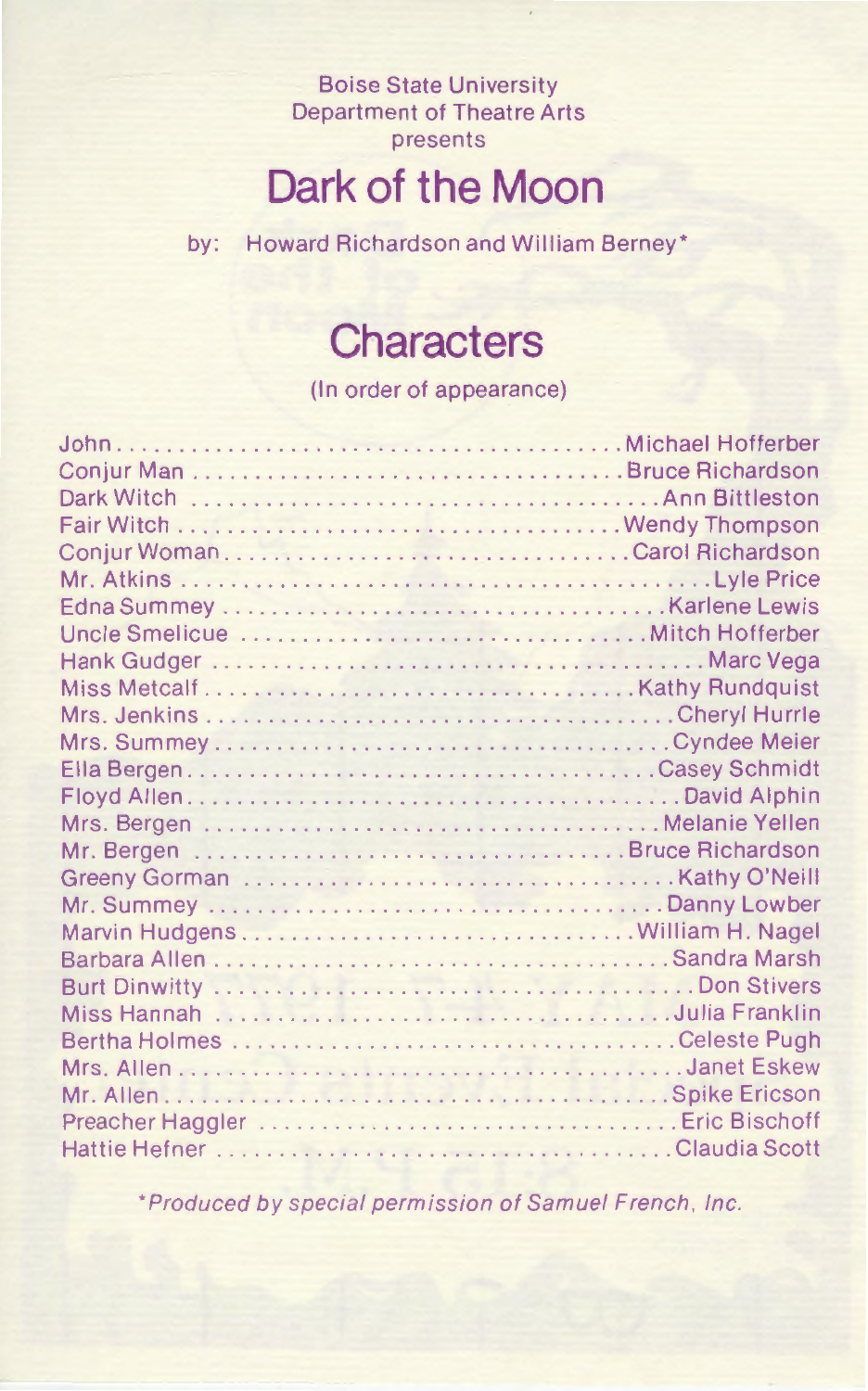## Time: The Southern Mountains no so long ago.

### **Act One**

Scene I. Scene II. Scene Ill. Scene IV. The Peak of a Ridge in the Smoky Mountains The Central Square of Buck Creek Outside the Allen Cabin on Chunky Gal Mountain The General Store of Buck Creek

### **Intermission**

## **Act Two**

| Scene I.   | A Clearing in the Woods   |
|------------|---------------------------|
| Scene II.  | Barbara and John's Cabin  |
| Scene III. | <b>The Mountain Ridge</b> |
| Scene IV.  | The Church in Buck Creek  |
| Scene V.   | The Mountain Ridge        |
|            |                           |

## **Production Crews**

#### **Scenery**

Members of Theatre Arts 118: Technical Theatre and student employees Jon Irwin, Jess Paris, Leslie Fowler

#### **Costume**

Nan Harms, Melanie Yellen, Natalie Runquist, Nancy Fredericks, Julia Franklin, Ann Bittleston, Leslie Fowler, Kathy Howell, Shirley Fulton, Marsha Stovall, Alan Anderson, Dianne White

#### **Sound**

Ann Bittleson, arranging and recording; Mike Kulchak, operator

**Lighting**  Steve Robertson, operator

> **Properties**  Marc Vega

#### **Ushers**

Stacy Ericson, Terri Taylor, Jackie Fiddler, Sharon Barbee, Pattie Pierce, Jerome Servatiuss, Rick Van Noy, Jim Markle

**Special Acknowledgements:** Dr. Cleveland, Department of Music; KBOI Radio; Nifty Nineties Antique Shop.